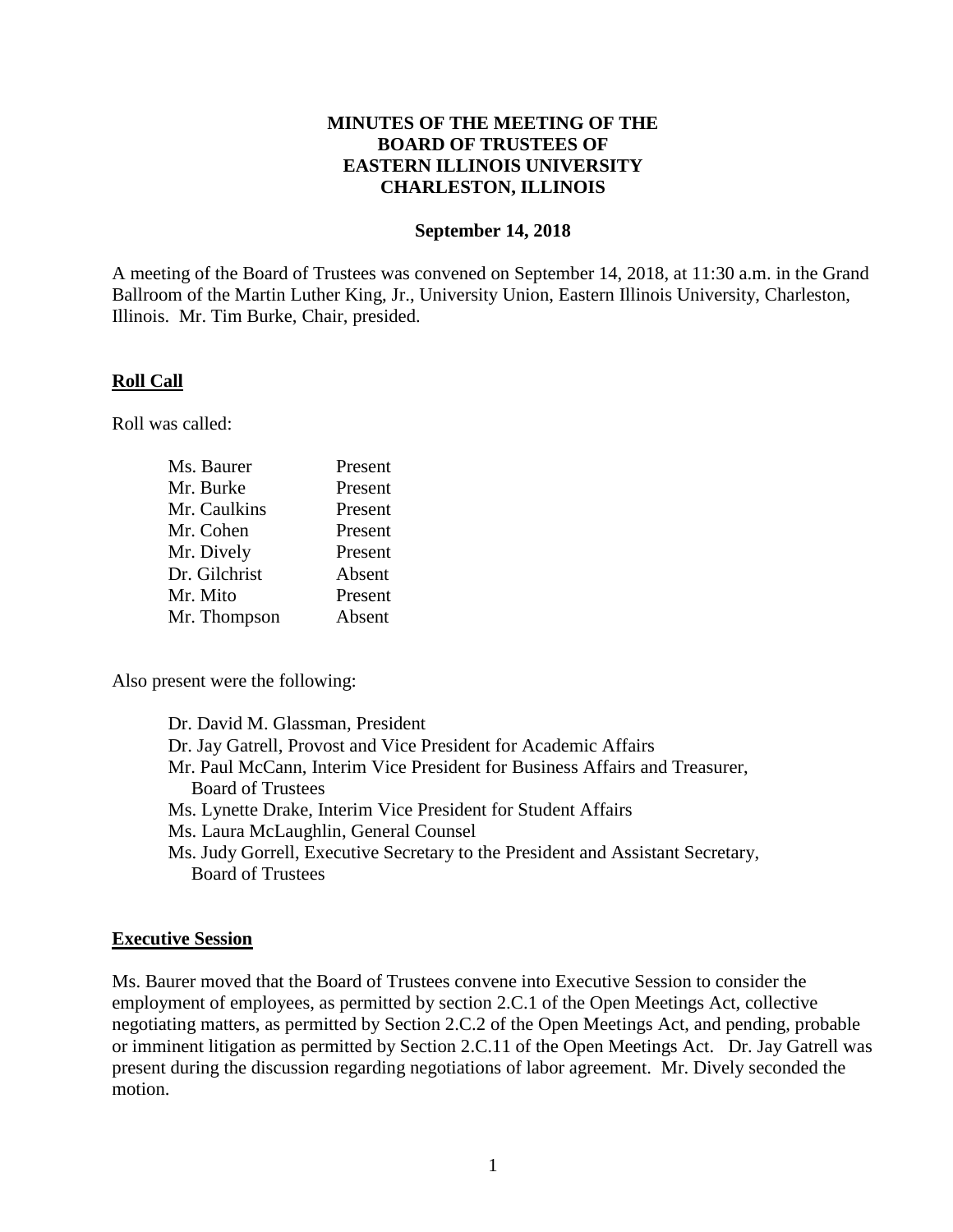Roll was called and the vote was as follows:

| Ms. Baurer   | Yes |
|--------------|-----|
| Mr. Caulkins | Yes |
| Mr. Cohen    | Yes |
| Mr. Dively   | Yes |
| Mr. Mito     | Yes |
| Mr. Burke    | Yes |
|              |     |

Motion carried.

Mr. Dively moved to return to Open Session. Mr. Caulkins seconded the motion.

Roll was called and the vote was as follows:

| Ms. Baurer   | Yes |
|--------------|-----|
| Mr. Caulkins | Yes |
| Mr. Cohen    | Yes |
| Mr. Dively   | Yes |
| Mr. Mito     | Yes |
| Mr. Burke    | Yes |
|              |     |

Motion carried.

## **Information Items**

#### **Report from Board Chair**

Mr. Tim Burke welcomed Ms. Laura McLaughlin, General Counsel, to the University on behalf of the Board. Most of the morning we heard about all of the good news of the last couple of weeks as a result off the work of the administration, faculty, staff, students and the community.

## **Committee Reports**

#### Executive/Planning Committee

The Executive /Planning Committee reviewed the enrollment numbers and discussed how we are going to continue to get better. Dr. Glassman discussed the formula funding meetings. Everyone on campus seems to be adapting to changes with Vitalization primarily due to transparency. The Electrical Engineering program is at the HLC. The Trustee Conference was started 4 years ago, and one of the best features of the program is talking to your counterparts.

#### Finance/Audit Committee

The Committee wants the University campus to adhere to our policies. The Committee wants to receive actual copies of the financials in the future, and they want to receive an updated budget with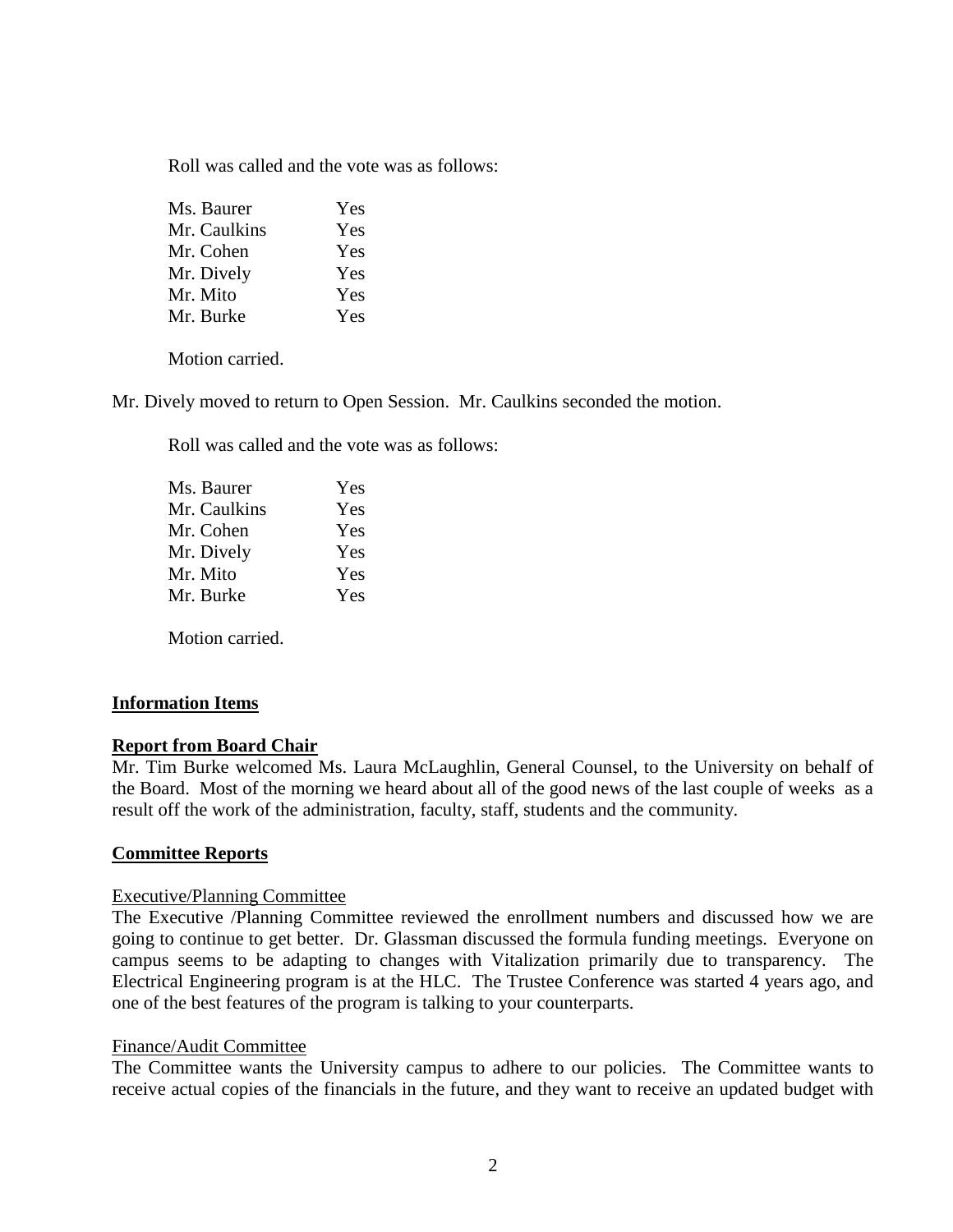the impact of the final student enrollment. Additional items. The Committee also discussed purchase approvals that will be presented as action items.

Board Regulations – No Report

Academic and Student Affairs Committee

Mr. Mito reported that the Academic and Student Affairs Committee received a Realignment Update, Fee Clarification, and Career Outcomes Tool. Dr. Gatrell introduced Mr. Zach Newell.

# **Action Items**

1. Mr. Mito moved to approve the minutes of the Board Meeting on June 22, 2018 and the minutes of the Board Retreat on June 23, 2018. Ms. Baurer seconded the motion.

Roll was called and the vote was as follows:

| Ms. Baurer   | Yes |
|--------------|-----|
| Mr. Caulkins | Yes |
| Mr. Cohen    | Yes |
| Mr. Dively   | Yes |
| Mr. Mito     | Yes |
| Mr. Burke    | Yes |

Motion carried.

2. Mr. Caulkins moved to review and complete the Ohio Valley Conference Board Responsibilities for Intercollegiate Athletic for Academic Year 2018-19. Mr. Dively seconded the motion.

Roll was called and the vote was as follows:

| Yes |
|-----|
| Yes |
| Yes |
| Yes |
| Yes |
| Yes |
|     |

Motion carried.

3. Ms. Baurer moved to approve the contract for Trash Collection and Disposal Services with Advanced Disposal Services Solid Waste Midwest, L.L.C., Charleston, IL at a cost not to exceed \$1,342,220.00. Due to additional services requested, it is anticipated the total value of the contract will exceed the original contract approved by the Board in January, 2017 by \$15,000.00. The original contract is for the period July 1, 2017 through June 30, 2019, with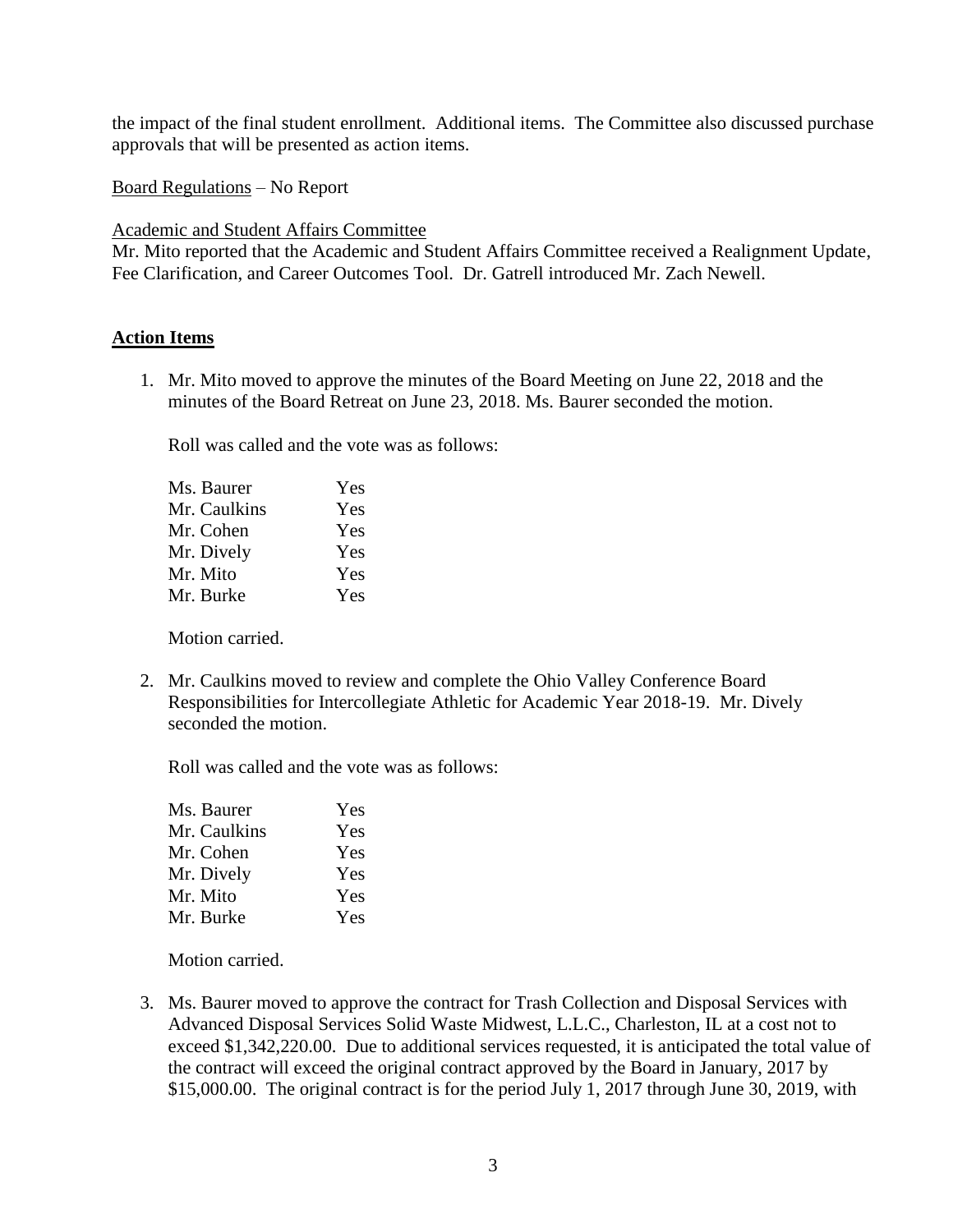an option to renew for four (4) additional two-year periods. The fund source is Appropriated and Local Funds. There were no BEP vendors in our area providing trash removal and disposal services. Mr. Dively seconded the motion.

Roll was called and the vote was as follows:

| Yes |
|-----|
| Yes |
| Yes |
| Yes |
| Yes |
| Yes |
|     |

Motion carried.

4. Mr. Caulkins moved to approve the Lantz Structure Maintenance project. The project includes removal and replacement of the southwest stairs and associated exterior concourse plaza. The cost of \$876,084.00, including a \$79,644.00 contingency. The recommended vendors are: Grunloh Construction, Effingham, IL, General Contractor for \$719,000.00; Davis-Houk Mechanical Inc., Urbana, IL, Plumbing Contractor for \$24,725.00; Anderson Electric, Mattoon, IL, Electrical Contractor for \$37,215.00; and A & R Mechanical Contractors, Inc., Urbana, IL Mechanical Contractor for \$15,500.00. Procurement had a 20% BEP goal. Grunloh did not achieve the goal but did provide a 14% BEP spend total. The fund source is Local Funds. Mr. Cohen seconded the motion.

Roll was called and the vote was as follows:

| Ms. Baurer   | Yes        |
|--------------|------------|
| Mr. Caulkins | <b>Yes</b> |
| Mr. Cohen    | Yes        |
| Mr. Dively   | Yes        |
| Mr. Mito     | Yes        |
| Mr. Burke    | Yes        |

Motion carried.

5. Ms. Baurer moved to approve the University Professionals of Illinois, Local #4100 Successor Agreement . A tentative agreement was reached on July 27, 2018, and UPI ratified the tentative agreement on September 13, 2018. The four-year agreement is effective September 1, 2018, through August 31, 2022. The parties agreed to a 1.5% across the board (ATB) increase for years one and two, 1.75% ATB increase for year three, and 2% ATB increase for year four. Years three and four each contain wage triggers for an additional .25% ATB increase or a .5% ATB decrease based on observed enrollments and state appropriations. The estimated cost to the University in FY19 is \$852,124, in FY20 \$864,905, in FT21 \$959,422, and in "FY22 \$1,060,152. Mr. Caulkins seconded the motion.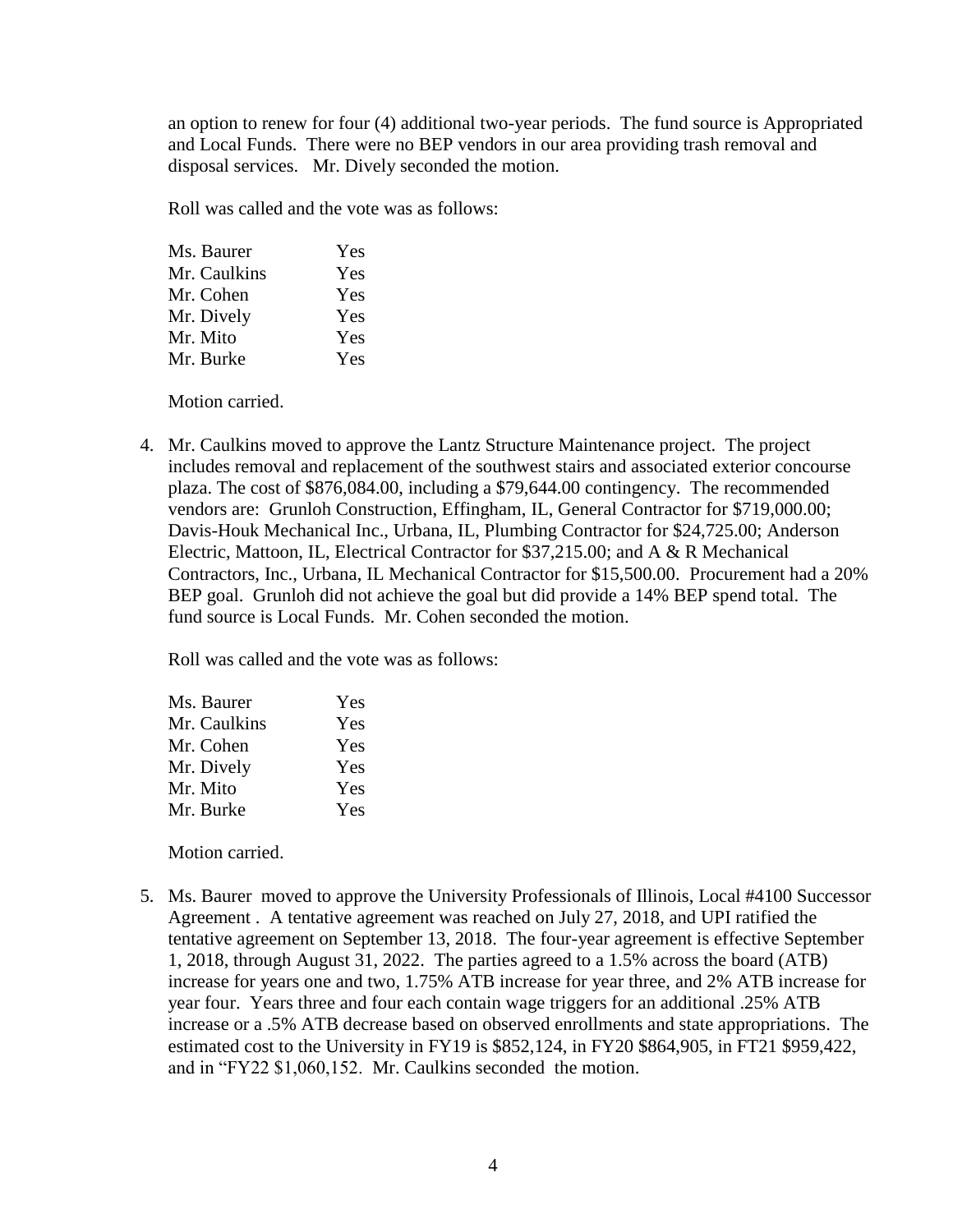Roll was called and the vote was as follows:

| Ms. Baurer   | Yes |
|--------------|-----|
| Mr. Caulkins | Yes |
| Mr. Cohen    | Yes |
| Mr. Dively   | Yes |
| Mr. Mito     | Yes |
| Mr. Burke    | Yes |

Motion carried.

6. Mr. Dively moved to authorize President Glassman to offer a four-year contract extension to Mr. Tom Michael, Athletic Director, for the period August 11, 2019 through August 10, 2023, and a two-year and nine and a half month contract to Ms. Kimberly Schuette-Dorey, Head Softball Coach, for the period September 14, 2018 through June 30, 2021. Ms. Baurer seconded the motion.

Roll was called and the vote was as follows:

| Yes |
|-----|
| Yes |
| Yes |
| Yes |
| Yes |
| Yes |
|     |

Motion carried.

## **Information Items (continued)**

## **President's Report**

#### Intercollegiate Athletics Report

Director of Athletics Tom Michael gave a very thorough report about our student athletes regarding academic success, athletic success, and community service. In the fall semester, EIU's student athletes had high academic achievement, with 17/20 sports having team GPAs over a 3.0. Our athletes also led the Ohio Valley Conference with 30 Medal of Honor Winners, which recognizes student athletes with perfect 4.0 GPAs. Regarding athletic success, all but two sports qualified for their conference tournament and participated in post-season play. Additionally, Haleigh Knapp earned All-American Honors for her success in track and Mark Williams won All-American Honors for his success in football. Next, four EIU student athletes won five end of the year athletic honors in their respective sports including three Player of the Year Awards and two Freshman of the Year Awards. Lastly, EIU's student athletes have earned over 3,600 community service hours for their service in the Charleston/Mattoon and Coles County communities.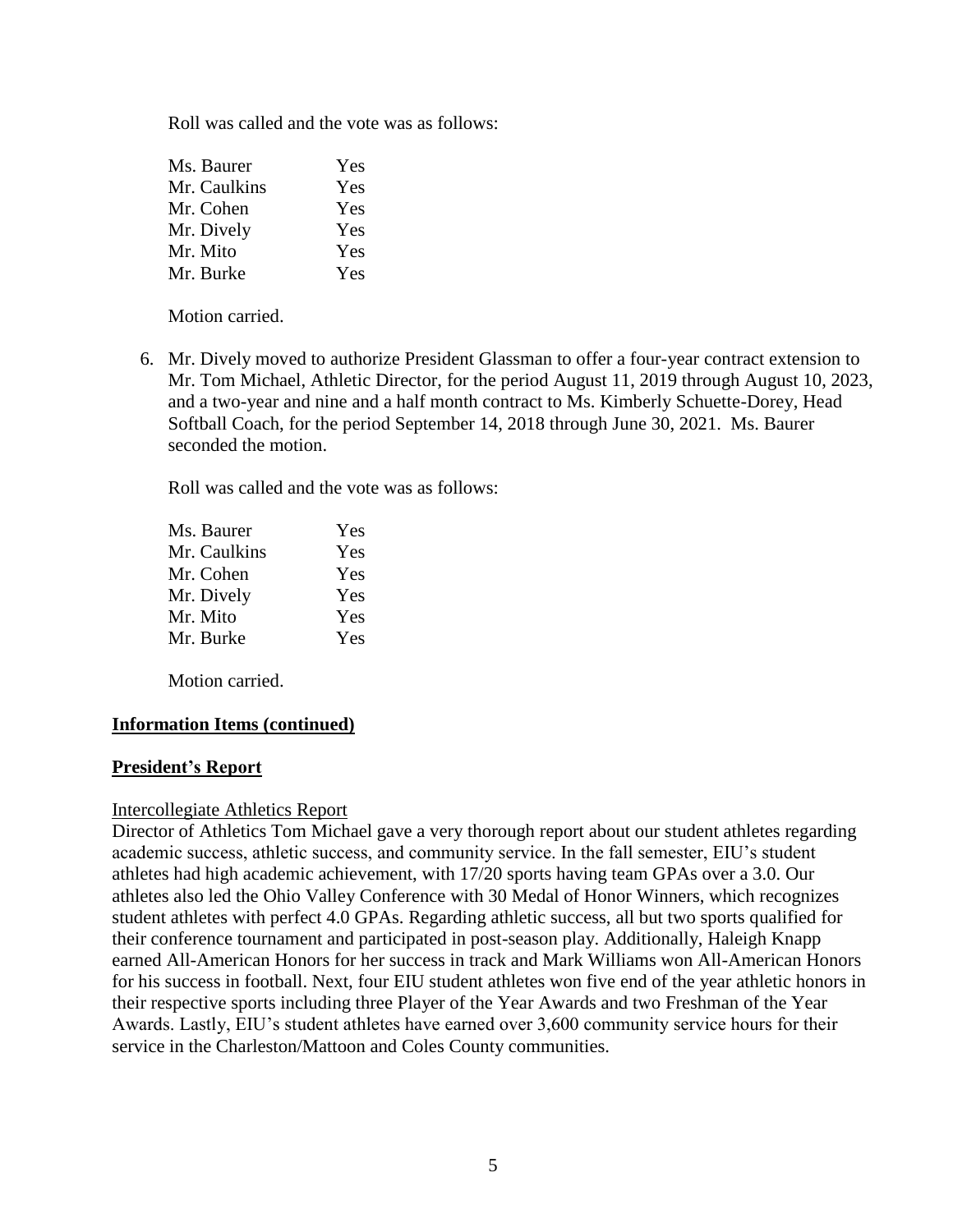## Title IX Overview

In the overview, Dr. Shawn Peoples outlined how Title IX, which has banned sex discrimination in schools since 1972, covers every aspect of federally funded programs including: access to higher education, athletics, education for pregnant and parenting students, sexual harassment, and sexual assault. This overview also gave information on gender equity in athletics, full and effective accommodation of interests and athletic abilities, corrective measures and prevention for sexual harassment/violence, Complaint/Disciplinary procedures, complaint investigation, reporting and training requirements, and prevention and awareness.

## **Reports from Constituencies**

## Faculty Senate

Dr. Todd Bruns reported that a Faculty Forum was held on September 6. He echoes the contract comments. The Provost is meeting with each department, and Dr. Bruns is proud of the collegiality.

## Staff Senate – No report

#### Student Government

Student Body Rebecca Cash gave an update on the projects she is working on as president, which include: RSO of the Week, Presidential cabinet, and Athletic Initiative. Furthermore, Cash spoke about other events/projects that the student senate is working on, including elections for Speaker of the House, the Swearing-in of the next VP for Student Affairs – Alicia Matusiak, filling 5 more senate seats, and rebuilding/rebranding Student Government. Finally, Cash spoke about the success of the First Night event, Student Government's recent outreach, and the first official senate meeting – where the Executive Board swore in 14 new senators.

#### **Summary of Purchases \$100,000 - \$249,999**

| <b>Vendor</b>                  | <b>Type of Purchase</b>            | <b>Bids</b> | <b>Amount</b> |
|--------------------------------|------------------------------------|-------------|---------------|
| Affiliated Steam Equipment Co. | Tankless Water Heaters for         |             | \$141,762.49  |
|                                | Residence Halls                    |             |               |
| <b>Ohio Valley Conference</b>  | Athletic Officials                 | (A)         | \$160,000.00  |
| Mythics Inc.                   | <b>Oracle Software Maintenance</b> | (B)         | \$118,763.87  |

(A) Exempt from bidding per  $30$  ILCS  $500/1-13(b)(3)$ 

(B) Illinois CMS Contract #2146820

## **FY 2018 Deposit and Investment Report**

For the quarter ending June 30, 2018: Operating Funds Investment Performance – The University had an average daily investment balance of \$55,385,275.68, and a net average daily balance of \$53,427,378.46. The annualized average yield was 1.78 percent. Endowment Funds Investment Performance – The Portfolio Market Value as of March 31, 2018 was \$5,417,761.27, which was 1.00% return on investments for the quarter.